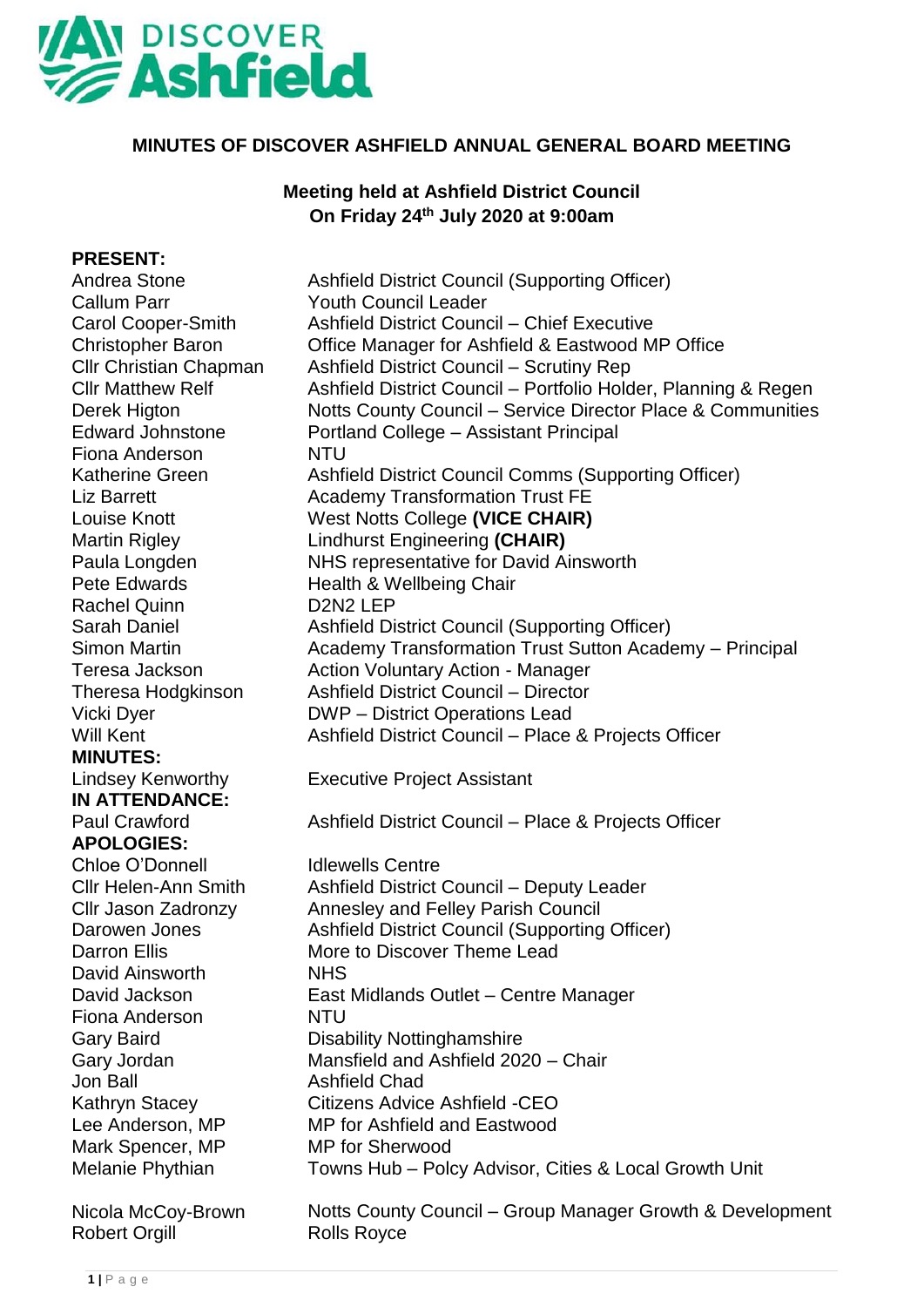- 2 -

Sharon Huttly<br>
Tom Goshawk<br>
D2N2

Tom Goshawk D2N2 LEP – Head of Capital Programmes Trevor Middleton Ashfield District Council Will Morlidge D2N2 Representative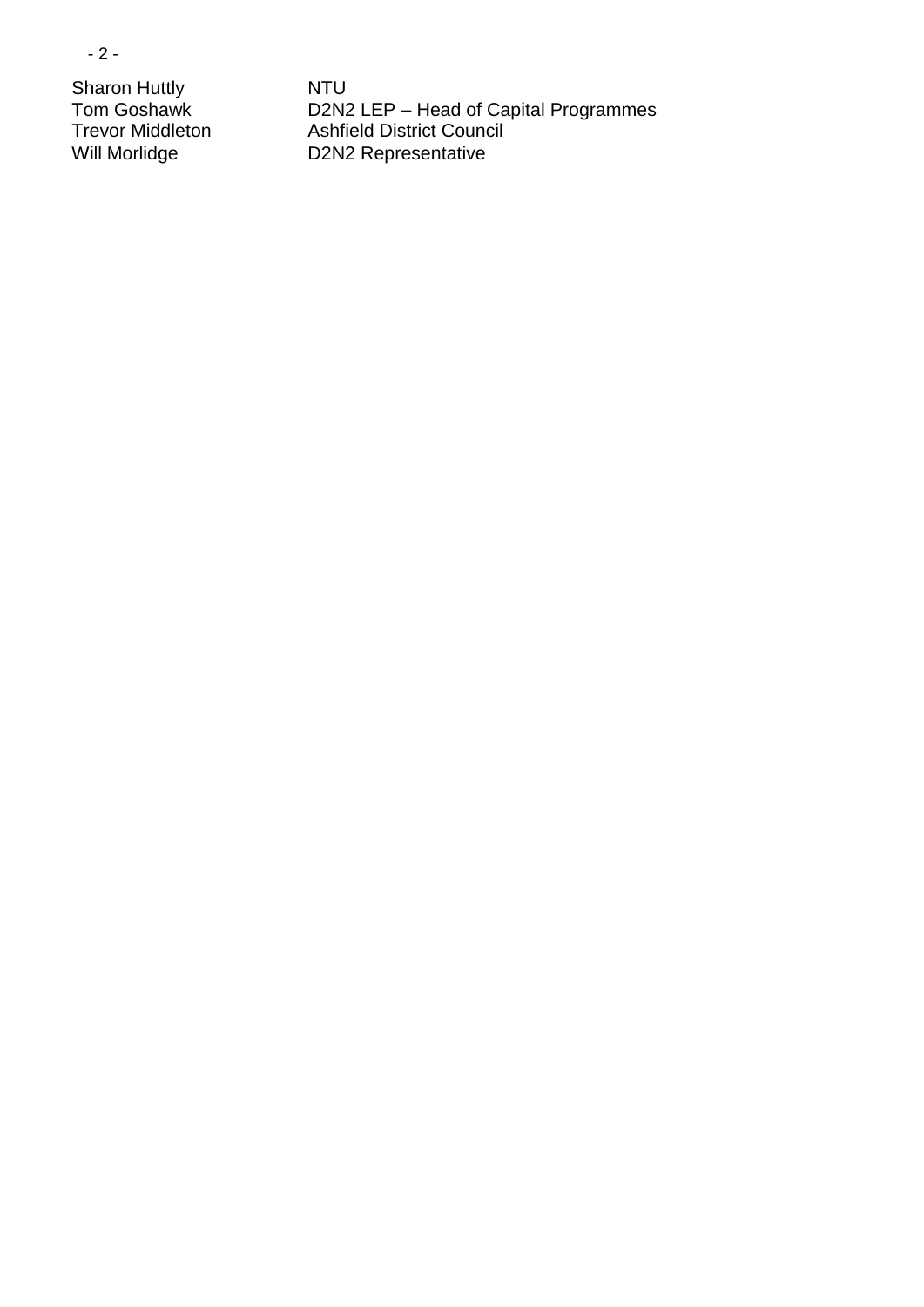|                  | <b>Action</b>                                                                                                                                              | Lead             |
|------------------|------------------------------------------------------------------------------------------------------------------------------------------------------------|------------------|
|                  |                                                                                                                                                            |                  |
| 1.               | <b>Welcome/Introductions and Apologies</b>                                                                                                                 |                  |
|                  | The Chair, Martin Rigley welcomed everyone to the virtual meeting where                                                                                    |                  |
|                  | everyone introduced themselves. Virtual etiquette was discussed. Will Kent                                                                                 |                  |
|                  | in attendance at the meeting. Apologies were received and it was noted that:                                                                               |                  |
|                  | Chris Baron, will be representing Lee Anderson.                                                                                                            |                  |
|                  | Paula Longden, will be representing David Ainsworth, NHS.                                                                                                  |                  |
| 2.               | Minutes of Previous Meeting 24th June 2020 and Matters Arising                                                                                             |                  |
| $\overline{2.1}$ | Minutes of meeting 24 <sup>th</sup> June 2020 were agreed as a true and accurate                                                                           |                  |
|                  | records.                                                                                                                                                   |                  |
|                  |                                                                                                                                                            |                  |
| 2.2              | <b>Matters Arising</b>                                                                                                                                     |                  |
| 2.2.1            | 8.1 Minute Item - (date: 22/04/2020) Sherwood Observatory Development -<br>Bridging Finance to remain as an outstanding item:                              | <b>CIIr Relf</b> |
|                  | Bridging Finance was discussed and Councillor Relf believes this is                                                                                        |                  |
|                  | still available and would investigate.                                                                                                                     |                  |
|                  |                                                                                                                                                            |                  |
| 2.2.2            | 8.5.4 Minute Item - (date: 22/04/2020) Be Healthy, Be Happy - Wellbeing at                                                                                 | <b>LiK/AMS</b>   |
|                  | Work presentation will be scheduled for October Board meeting this is due                                                                                  |                  |
|                  | to the delay in it being launched.                                                                                                                         |                  |
| 2.2.3            | 4.2 Minute Item - (date: 24/06/2020) Towns Fund Public Consultation                                                                                        |                  |
|                  | Feedback and Discussion - action completed, slides from the consultation                                                                                   |                  |
|                  | presentation have been shared with the Board.                                                                                                              |                  |
|                  |                                                                                                                                                            |                  |
| 2.2.4            | 5.1.2 Minute Item - (date: 24/06/2020) Love Where You Live - LB updated<br>that she is working with Dianne Holmes at Ashfield District Council to develop  |                  |
|                  | artwork being displayed on lamppost.                                                                                                                       |                  |
|                  |                                                                                                                                                            |                  |
| 2.2.5            | 5.1.2 Minute Item - (date: $24/06/2020$ ) Love Where You Live - LB will                                                                                    | LB/LiK           |
|                  | discuss with Callum Parr about joining the Love Where You Live group.                                                                                      |                  |
| $\mathbf{3}$     | <b>Declarations of Interest</b>                                                                                                                            |                  |
|                  | The Chair, Martin Rigley and ATTFE Principal, Liz Barrett declared an                                                                                      |                  |
|                  | interest in Sherwood Observatory due to being Board Members.                                                                                               |                  |
|                  |                                                                                                                                                            |                  |
| 4                | <b>Board Membership</b>                                                                                                                                    |                  |
|                  | The Chair, Martin Rigley informed that as yet he has not meet with Rev'd                                                                                   |                  |
|                  | Canon Fiona Shouler, Area Dean of Newstead as looking at further options<br>to ensure all faiths are represented to be reported back when there is further |                  |
|                  | development.                                                                                                                                               |                  |
|                  |                                                                                                                                                            |                  |
| 5                | <b>Funding/Board Support</b>                                                                                                                               |                  |
| 5.1              | <b>Towns Fund and Future High Street Fund</b>                                                                                                              |                  |
|                  | Service Manager for Place and Wellbeing, Sarah Daniel provided an update.<br>Discussions took place with the following being noted:                        |                  |
|                  | Future High Street Fund final bid will be submitted next week with the<br>$\bullet$                                                                        |                  |
|                  | following being included in the bid:                                                                                                                       |                  |
|                  | Brook Street / Council Offices - residential<br>$\circ$                                                                                                    |                  |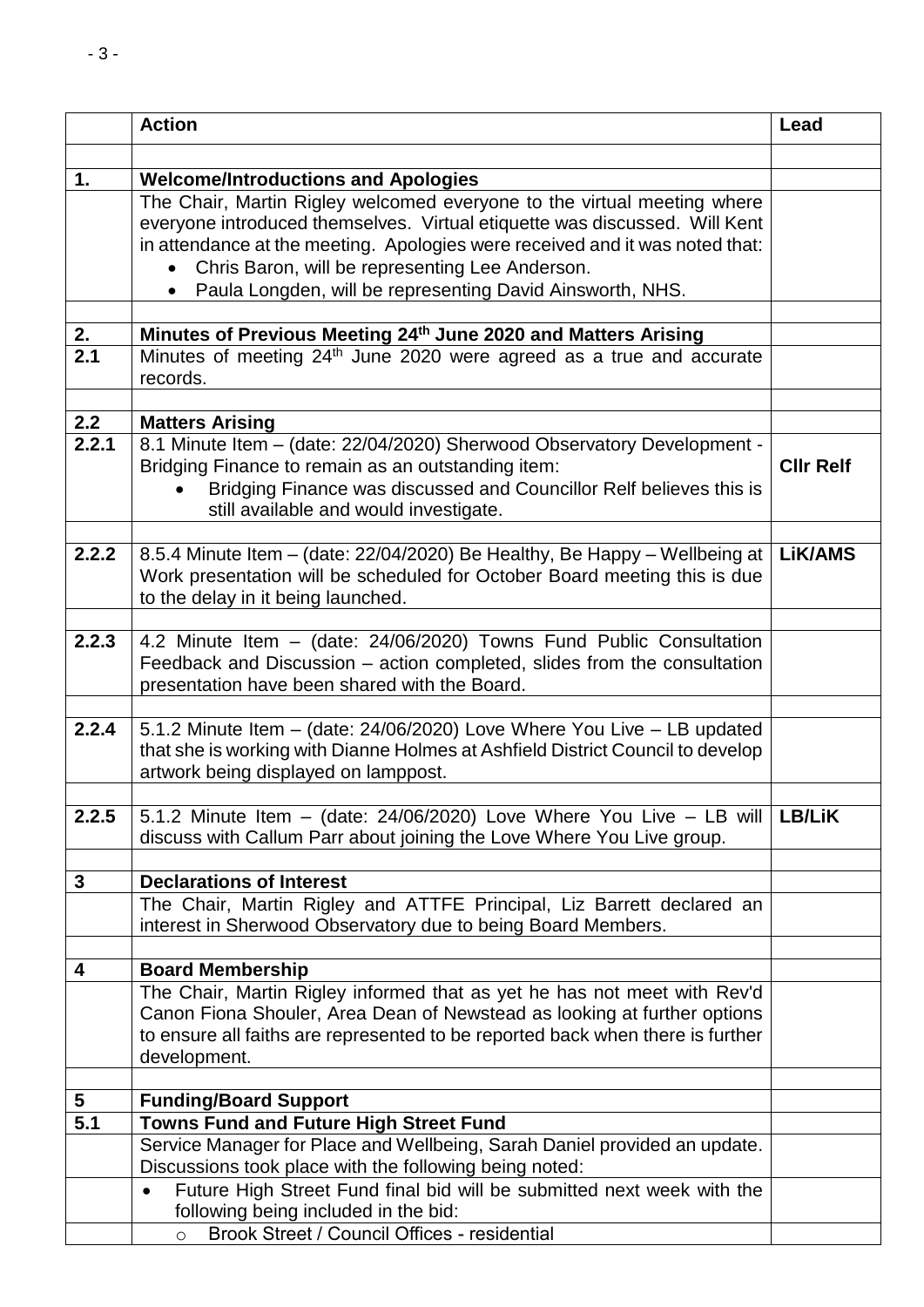|     | <b>Low Street</b><br>$\circ$                                                                                                                              |  |
|-----|-----------------------------------------------------------------------------------------------------------------------------------------------------------|--|
|     | Sutton Academy refurb of theatre<br>$\circ$                                                                                                               |  |
|     | Fox Street site – pop up food and car park<br>$\circ$                                                                                                     |  |
|     | Market Place - new build<br>$\circ$                                                                                                                       |  |
|     |                                                                                                                                                           |  |
| 5.2 | Digital Skills and Access in Ashfield - Presentation by Rachel Quinn                                                                                      |  |
|     | Rachel Quinn, Head of People and Skills at D2N2 LEP presented to the                                                                                      |  |
|     | Board the Digital Skills and Access in Ashfield data. Following the                                                                                       |  |
|     | presentation discussions took place with the being noted:                                                                                                 |  |
|     | Demand in roles – there is a need to look at hard to fill roles what are<br>$\bullet$                                                                     |  |
|     | the demands. Councillor Chapman asked if there is a way split the                                                                                         |  |
|     | vacancies into higher and lower level roles and then breakdown the roles                                                                                  |  |
|     | further. Also need to look at the companies that are expanding in the                                                                                     |  |
|     | area.                                                                                                                                                     |  |
|     | It was also noted that women are not taking IT/Engineering roles and<br>$\bullet$                                                                         |  |
|     | how can we help attract women into these roles. Agreed there is a need<br>for this to be promoted within schools.                                         |  |
|     |                                                                                                                                                           |  |
|     | Councillor Relf raised that prior to lockdown in consultation with Tech<br>$\bullet$<br>Nottingham and hoping to get them to come to MA2020 to show their |  |
|     | infrastructure as it would be helpful.                                                                                                                    |  |
|     | There is a lack of equipment and training within Ashfield and this has<br>$\bullet$                                                                       |  |
|     | been highlighted all the more with the COVID situation.                                                                                                   |  |
|     | Teresa Jackson, AVA informed that it would be worth Rachel Quinn<br>$\bullet$                                                                             |  |
|     | linking into the 'Connected Notts' and would provide useful information.                                                                                  |  |
|     | Both Louise Knott, Vice Principal of WNC and Martin Simon, Principal of<br>$\bullet$                                                                      |  |
|     | ATT Sutton Academy both raised about can schools and colleges do to                                                                                       |  |
|     | help with this issue. Louise Knott informed she is working with Rachel                                                                                    |  |
|     | Quinn on this issue.                                                                                                                                      |  |
|     | It was noted that there are hub areas that will be up and running again<br>$\bullet$                                                                      |  |
|     | i.e. at Sutton Centre, Libraries, Citizens Advice centre which would help                                                                                 |  |
|     | provide training/skills to those that require it.                                                                                                         |  |
|     | Coding would be a great opportunity for females and also for people with                                                                                  |  |
|     | disabilities and there will be a need for it. Pete Edwards, Chair of Health                                                                               |  |
|     | & Wellbeing Group informed that businesses aren't accessing the                                                                                           |  |
|     | 'Access to Business Grants' this needs to be promoted.                                                                                                    |  |
|     | It was also noted that when 5G comes into the area this will change how<br>$\bullet$                                                                      |  |
|     | businesses operate.                                                                                                                                       |  |
|     | Everyone thanked Rachel Quinn for the presentation and stated how<br>$\bullet$                                                                            |  |
|     | useful this data will be moving forward.                                                                                                                  |  |
|     |                                                                                                                                                           |  |
| 5.3 | Towns Fund - Feedback from the Steering Group Meeting - Sarah                                                                                             |  |
|     | <b>Daniel and Councillor Relf</b>                                                                                                                         |  |
|     | Service Manager for Place and Wellbeing, Sarah Daniel and Councillor Relf,                                                                                |  |
|     | Portfolio Holder for Planning and Regeneration provided an update with the                                                                                |  |
|     | following being noted:                                                                                                                                    |  |
|     | Chimera Consultants have been commissioned and they are now in<br>$\bullet$                                                                               |  |
|     | consultations talks with Partners.                                                                                                                        |  |
|     | The Working Group consisted of volunteers from the Board and also<br>$\bullet$                                                                            |  |
|     | Ashfield District Council staff and the themes were split into four main                                                                                  |  |
|     | projects.                                                                                                                                                 |  |
|     | Councillor Relf presented these topics and discussions took place which<br>٠                                                                              |  |
|     | are noted as follows:                                                                                                                                     |  |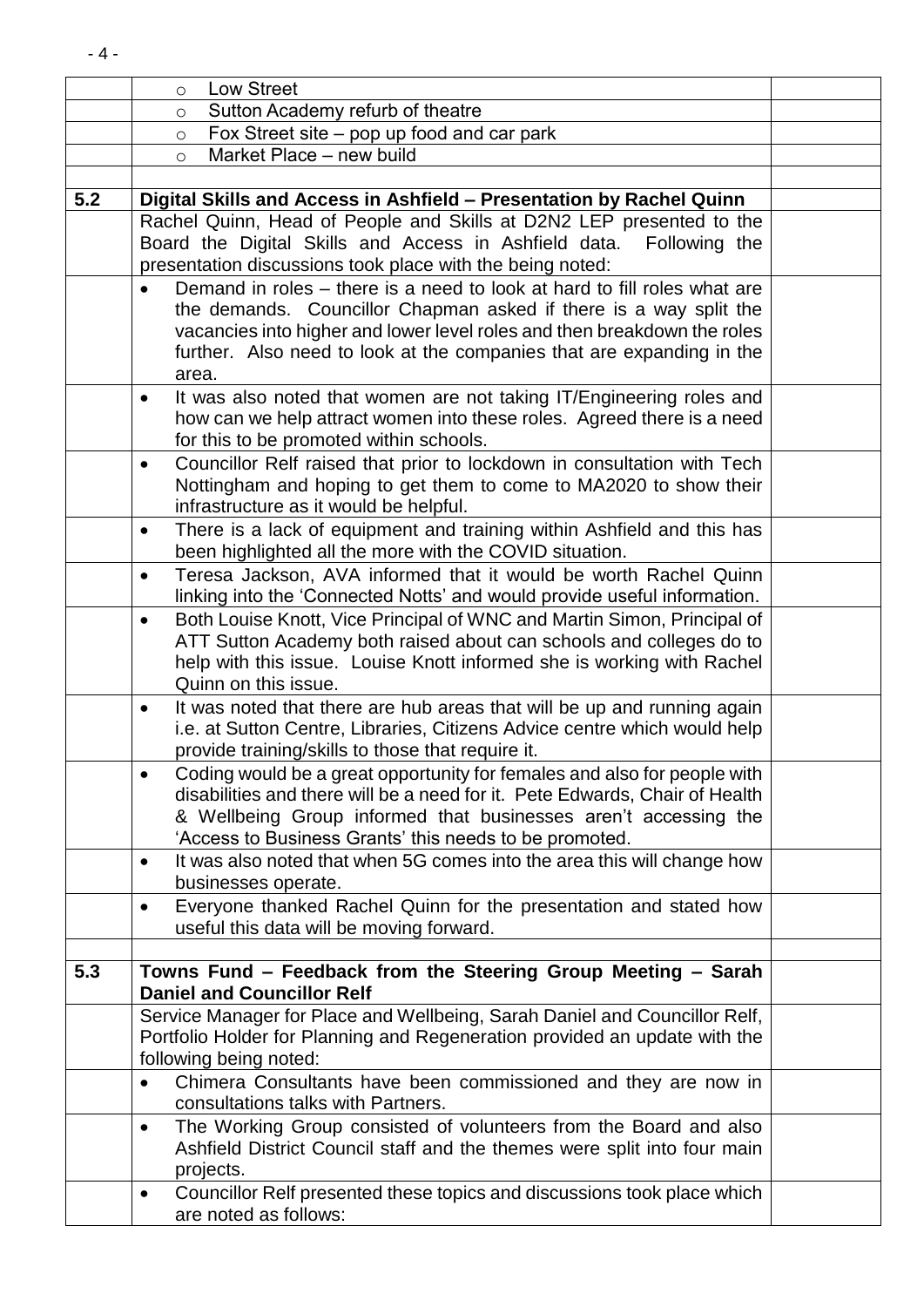| Sutton Lawn was marked as amber and may not be taken forward<br>$\circ$                                                             |           |
|-------------------------------------------------------------------------------------------------------------------------------------|-----------|
| but after further discussions it was agreed that this may be a longer                                                               |           |
| project but shouldn't be excluded as yet.                                                                                           |           |
| Advanced Manufacturing Centre question raised about how far this<br>$\circ$                                                         |           |
| had advanced. The Chair informed that there is development on this                                                                  |           |
| and it will progress. Nottinghamshire County Council have been                                                                      |           |
| involved in all the discussions including Adrian Smith, Chief                                                                       |           |
| Executive and Nicola McCoy-Brown and the turnaround will be very<br>quick turnaround. The same person who has developed the other   |           |
| centres in Sheffield and Derby is helping to progress this and has                                                                  |           |
| already has connections within Parliament.                                                                                          |           |
| Chris Baron representing Lee Anderson Esq. MP raised about<br>$\circ$                                                               |           |
| cycling and walking routes and that there will be Government                                                                        |           |
| funding which will be available to Notts County Council and if match                                                                |           |
| funding was used this could then be taken forward.                                                                                  |           |
| Sailing Club at Kingsmill Reservoir it has been highlighted about<br>$\circ$                                                        |           |
| 'turn up and do type water sports' but this needs to be worked upon.                                                                |           |
| Chris Baron reported that the sailing club have raised a number of                                                                  |           |
| issues and it unfortunate; such as an increase in rent, only having a                                                               |           |
| 5 year lease and that Lee Anderson Esq. MP will be meeting with                                                                     |           |
| them. Theresa Hodgkinson, Director of Place and Community happy                                                                     |           |
| to meet to discuss any issues raised as this is best to be discussed                                                                |           |
| outside of this meeting.                                                                                                            |           |
| PACO site was raised as to whether it was even for sale. It was<br>$\circ$                                                          |           |
| noted that at present ideas are being explored.                                                                                     |           |
| The Chair reported that at this stage anything green or amber would<br>$\circ$                                                      |           |
| be taken forward for costing analysis to then take the feasible                                                                     |           |
| projects forward and asked the Board for their agreement. There                                                                     |           |
| will be Pete Edwards proposed and Councillor Relf seconded it.                                                                      |           |
| Accelerated Project for the Towns Fund - Sarah Daniel provided an                                                                   | <b>SD</b> |
| update and a paper has gone to Cabinet and they have given approval                                                                 |           |
| for the accelerated projects to go ahead and gave delegated authority                                                               |           |
| for the £750k for each town to be spent by end of the financial year.                                                               |           |
| Hopefully cover all of the projects listed and also tap into other funding                                                          |           |
| to take develop further:                                                                                                            |           |
| Sutton Proposal - vacant property on Low Street to look at<br>$\circ$                                                               |           |
| conversion into a Business Hub/Incubation Unit this would operate<br>like the Ada Lovelace Business. Chris Baron offered support in |           |
| terms of the old DWP building should Sarah Daniel require it.                                                                       | <b>SD</b> |
| Upgrade cycle routes.<br>$\circ$                                                                                                    |           |
| Sutton project were proposed Edward Johnson, Vice Principal at<br>$\circ$                                                           | <b>SD</b> |
| Portland College and Pete Edwards, Health and Wellbeing Chair.                                                                      |           |
| Kirkby Proposal - Purchase of shops along the high street in<br>$\circ$                                                             |           |
| particular the Old Post Office which will be explored for Portland                                                                  |           |
| Pathways like the one at Sutton. Edward Johnson provided further                                                                    |           |
| information on Portland Pathways and the benefits which will help                                                                   |           |
| people who are unemployed. Edward Johnson also stated that                                                                          |           |
| Portland are now in stage three of a development project have                                                                       |           |
| raised 1.2 million raised and will cost 1.6 million to develop the sports                                                           |           |
| and theatre aspects. A proposal has been sent through to see if                                                                     |           |
| Ashfield District Council would support this. Councillor Relf did state                                                             | <b>SD</b> |
| that would be happy to support this and this was agreed.                                                                            |           |
| Develop a Café area at the Plaza.<br>$\circlearrowright$                                                                            |           |
| New park and play area off Lindley's Lane.<br>$\circ$                                                                               |           |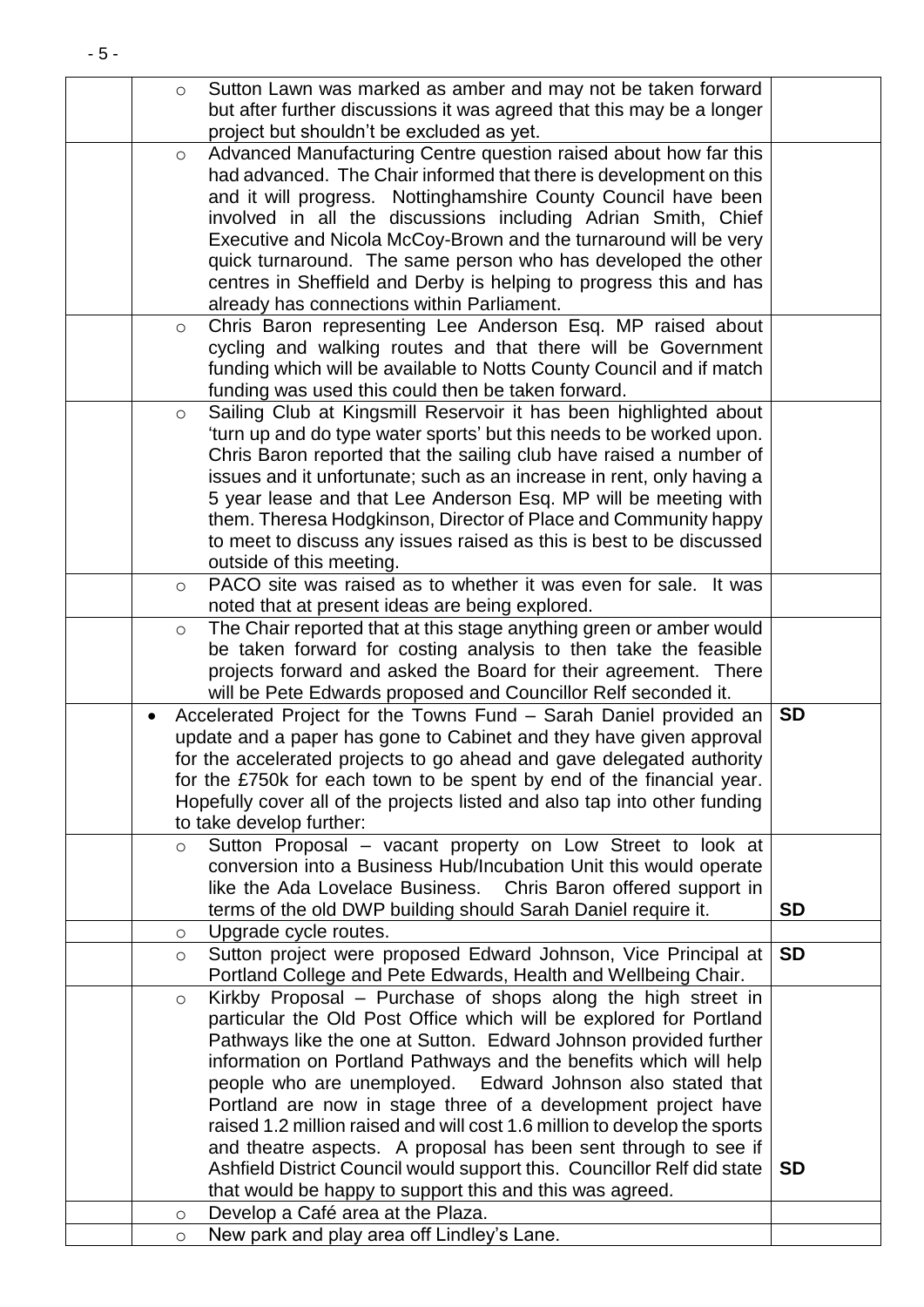|       | Purchase of land<br>$\circ$                                                                                                                         |           |
|-------|-----------------------------------------------------------------------------------------------------------------------------------------------------|-----------|
|       | Kirkby Projects were proposed by Councillor Relf, Portfolio Holder<br>$\circ$                                                                       | <b>SD</b> |
|       | of Planning and Regeneration and seconded by Liz Barrett, Vice                                                                                      |           |
|       | Principal at ATTFE.                                                                                                                                 |           |
|       | Town Boundary – there will need to be a change in the boundary of the<br>$\bullet$                                                                  | <b>SD</b> |
|       | towns as some of the areas for the projects are outside of that. A map<br>was shown to the Board. It was noted that would need to extend to         |           |
|       | include Portland College. Proposed by Councillor Chapman, Scrutiny                                                                                  |           |
|       | Representative and seconded by Edward Johnson, Vice Principal at                                                                                    |           |
|       | Portland College.                                                                                                                                   |           |
|       | It was noted that it would be useful to have delegated authority for the<br>$\bullet$                                                               | <b>SD</b> |
|       | spending of the capacity fund given the short time scales, to Martin                                                                                |           |
|       | Rigley, The Chair and Councillor Relf, Portfolio Holder for Planning and                                                                            |           |
|       | Regeneration. Proposed by Louise Knott, Vice Principal at WNC and                                                                                   |           |
|       | seconded by Edward Johnston, Assistant Principal at Portland College.                                                                               |           |
|       | Lindsey Kenworth to ensure that Accelerated Towns Fund is a standing<br>$\bullet$<br>agenda item.                                                   | LiK       |
|       |                                                                                                                                                     |           |
| 6.    | <b>Reports Back from Delivery Group</b>                                                                                                             |           |
| 6.1.1 | <b>Succeed in Ashfield</b>                                                                                                                          |           |
|       | Martin Rigley, Theme Lead provided a verbal update with the following being                                                                         |           |
|       | noted:                                                                                                                                              |           |
|       | The main area of development is the Manufacturing Resource Centre<br>٠                                                                              |           |
|       | which is progressing and Martin Rigley is working with Andrew Cropley                                                                               |           |
|       | Principal of WNC.                                                                                                                                   |           |
|       | An area for development is digital skills and equipment.<br>$\bullet$                                                                               |           |
| 6.1.2 | <b>Love Where You Live</b>                                                                                                                          |           |
|       |                                                                                                                                                     |           |
|       |                                                                                                                                                     |           |
|       | Liz Barrett, Theme Lead reported that at present work is continuing in the<br>back ground but the focus has been to help support the community. The |           |
|       | following was noted:                                                                                                                                |           |
|       | Sutton Academy food bank continues to be very busy supporting the                                                                                   |           |
|       | community along with other agencies such as AVA and other food banks                                                                                |           |
|       | in Ashfield.                                                                                                                                        |           |
|       | Will explore as digital and whether road shows can take place to help<br>٠                                                                          |           |
|       | drive the digital agenda forward.                                                                                                                   |           |
|       | Art projects will continue as it has proved to be a great initiative for the<br>٠                                                                   |           |
|       | community. Could also link this into winter and xmas.                                                                                               |           |
| 6.1.3 | <b>More to Discover</b>                                                                                                                             |           |
|       | Apologies were received from Darron Ellis, Theme Lead but the following                                                                             |           |
|       | was noted:                                                                                                                                          |           |
|       | Work continues with Sherwood Observatory to do a display within<br>$\bullet$                                                                        |           |
|       | Idlewells this is now progressing with Chloe O'Donnell.                                                                                             |           |
|       | Darron Ellis has been posting on the Discover Ashfield site more pictures<br>$\bullet$                                                              |           |
|       | of the area.                                                                                                                                        |           |
| 6.1.4 |                                                                                                                                                     |           |
|       | Be Healthy, Be Happy                                                                                                                                |           |
|       | Pete Edwards, Theme Lead provided an update with the following being<br>noted:                                                                      |           |
|       | At the Health and Wellbeing Partnership the Terms of Reference remain                                                                               |           |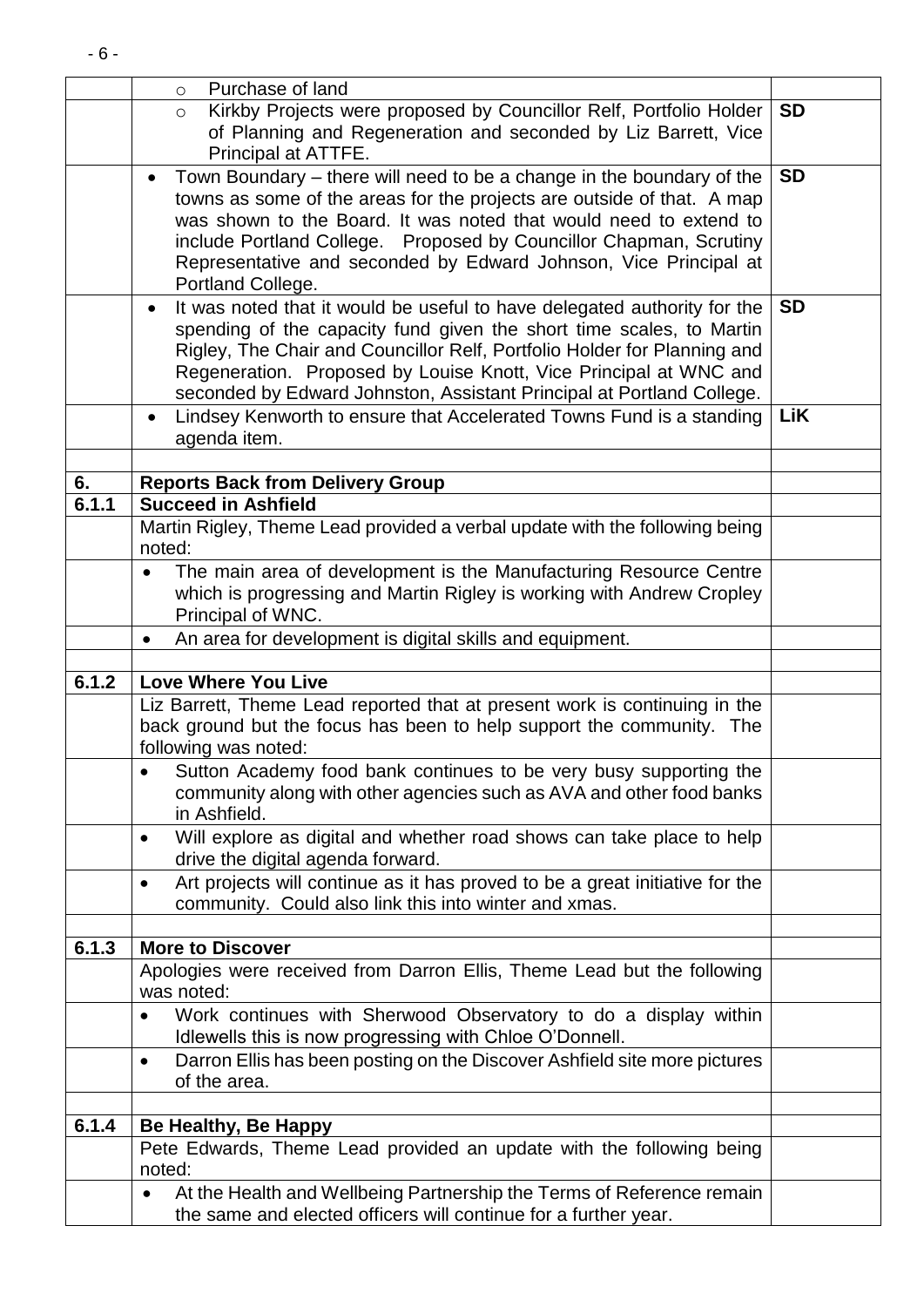|     | Key projects continue this includes the Feel Good Family activity packs,<br>dementia activity packs, voluntary and community sector supporting<br>vulnerable people and local food banks. |               |
|-----|-------------------------------------------------------------------------------------------------------------------------------------------------------------------------------------------|---------------|
|     | Minutes of the Ashfield Health and Wellbeing Partnership to be attached<br>$\bullet$<br>to the Board minutes for reference.                                                               | <b>PE/LIK</b> |
|     | $\circ$                                                                                                                                                                                   |               |
|     |                                                                                                                                                                                           |               |
| 6.2 | <b>Ambassador Update</b>                                                                                                                                                                  |               |
|     | There is an Ambassador event taking place on Monday $7th$ July at 6.00pm.                                                                                                                 |               |
|     | If any Board member wish to join then please contact Lindsey Kenworthy                                                                                                                    |               |
|     | who will be able to send out the virtual invite. The take up from Ambassadors                                                                                                             |               |
|     | hasn't been as expected but there are a few                                                                                                                                               |               |
|     |                                                                                                                                                                                           |               |
| 7   | <b>Board Member Reports</b>                                                                                                                                                               |               |
|     | Nothing to note.                                                                                                                                                                          |               |
|     |                                                                                                                                                                                           |               |
| 8   | <b>Any Other Business</b>                                                                                                                                                                 |               |
|     | Thanks were given to Sarah Daniel for her hard on all the Towns Fund/Future                                                                                                               |               |
|     | High Street work that she is undertaking.                                                                                                                                                 |               |
|     |                                                                                                                                                                                           |               |
| 9   | <b>Date of Next Meeting</b>                                                                                                                                                               |               |
|     | Wednesday 26 <sup>th</sup> August 2020 at 9am – virtual meeting.                                                                                                                          |               |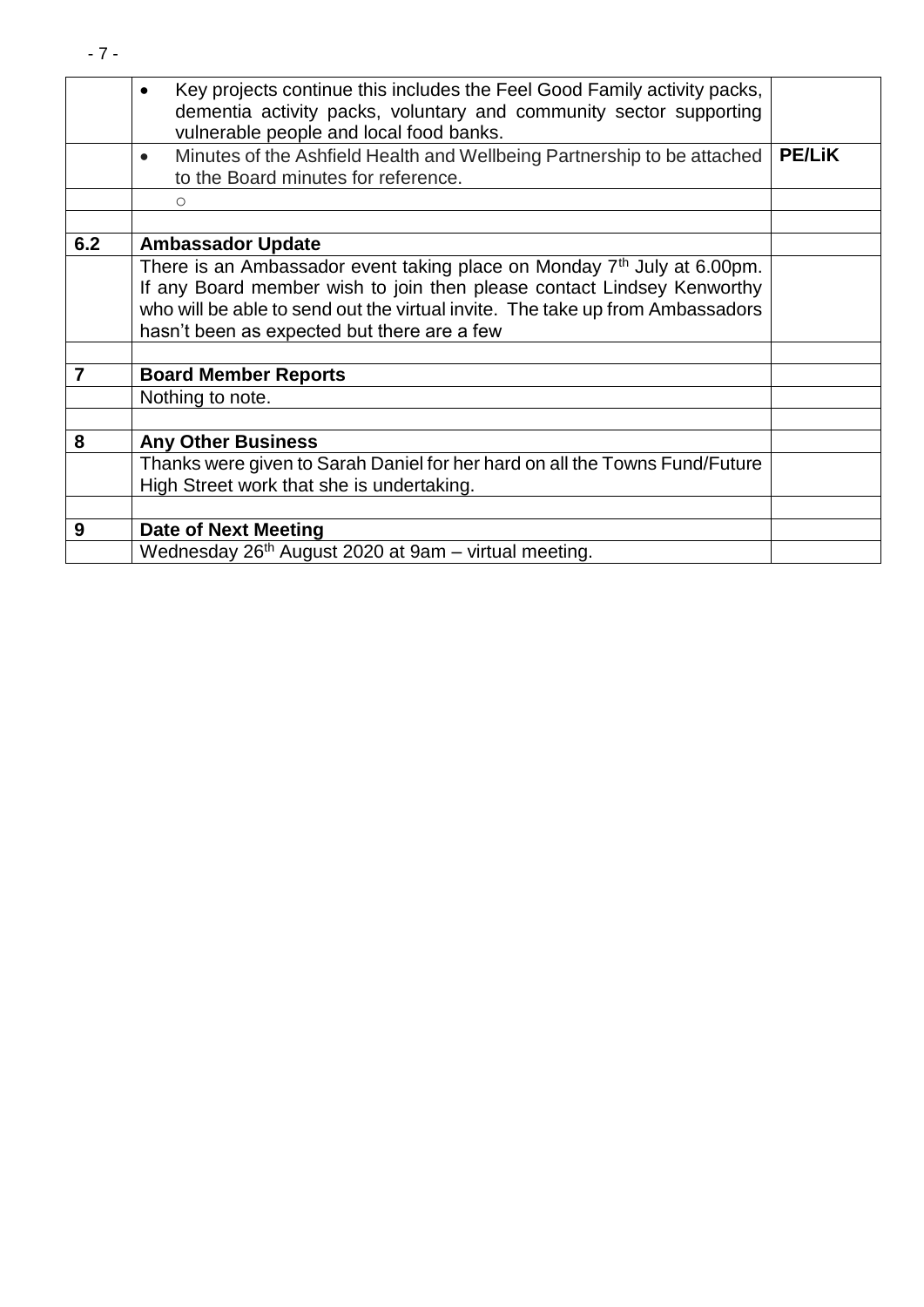#### **Ashfield Health and Wellbeing Partnership – Be Healthy, Be Happy Agenda – Monday 6th July 2020, 10.30am – 12.30pm**

## **1. Introduction and apologies**

**Present:** Pete Edwards (PE), Dianne Holmes (DH), Andrea Stone (AM), Paula Longden (PL), Dominic Duggan (DD), Mark Yates (MY), Teresa Jackson (TJ), Kathy Holmes (KH), Marie ward (MW), Alex Cain (AC), Paul Davies (PD), Chris Metcalf (CM), Don Davis (DDa), Rebecca Phillips (RP), Andy White (AW), Louise Redhead (LR), Kate Whittaker (KW), Rebecca W (RW), Will Hughes (WH), James Cook (JC)

**Apologies:** Mark Biggs, Sylvia Porter, Nikki Biddlestone, Julie Andrews, Josh Henry, Melissa Harrison

# **2. Summary of Health and Wellbeing partnership since March – PE**

An email was circulated shortly after lockdown to explain that the current elected officers would remain for an additional year due to the AGM being cancelled. The TOR also remain the same. No objections had been received. **DH to resend TOR to the group.**

Key projects continue to be delivered with adapted ways of working including Feel Good Family activity packs, dementia activity packs, voluntary and community sector supporting vulnerable people and local food banks.

An additional Health and Wellbeing Officer has been recruited by ADC. It is hoped that the new officer will start mid/ late August.

AS – Thank you to everyone for their input into the partnership and the transition it has made over the last year. AS talked about the Coxmoor illustrations to give brief overview of this work – challenges identified currently fear (of Covid-19 and anti- social behaviour), isolation, food poverty, lack of access to internet (around 2/3 struggling to access services via internet in Coxmoor area). Is challenging and still building trust with partners and residents. Will take time but progress is being made. A strong relationship is being built with Abbey Hill Primary School.

MY – Important to appreciate the lack of access across these areas for NHS support and services. Needs to remain key.

PL – Digital platforms NHS work happening, concerned that this will exclude these communities. Need to look at another level of this work and keen to discuss how we can better include these communities.

DDa – CAB currently only offering online/ telephone service and have seen a drop in engagement with regular clients during Covid-19

#### **3. New strategy**

The following suggested Key Themes for the partnership were discussed:

- To give every child the **best start in life**

- To promote and encourage **healthy choices**
	- To support our population **age well**
		- To develop **healthy places**
		- To tackle **physical inactivity**

#### Suggested comments/ points made:

PL themes look spot on. Employment to health outcome is another area of work that Mid Notts are looking at. Suggested an additional theme or weave through other themes.

Engagement in volunteering link to this – Is it a separate theme linked to employment? How would we do this/ influence this as a partnership?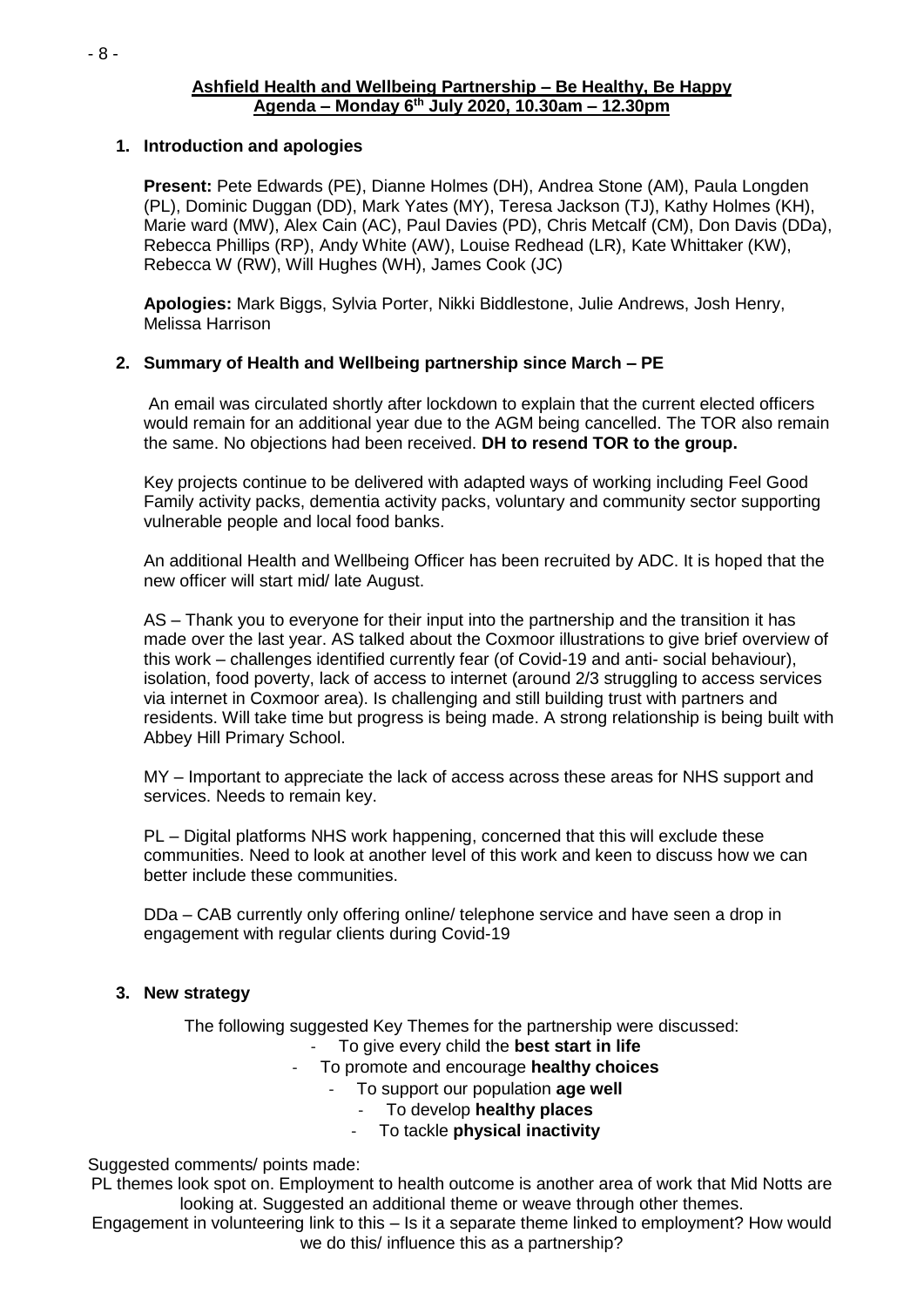What do we want to achieve over the next 2/3 years?

KW – best start in life, is this focused on early years? We need to be clear who we are focusing on. PL 0-4 years is ICP focus.

PL ageing well category – not just 60/ 70 but 40/ 50 age group should be included in this. Diabetes, LTC'S etc.

LR – connecting people with their community is key to social prescribing, currently missing due to covid. Uncertain times due to groups who may not get back up and running. This is a big concern for social prescribers.

TJ – Could we create a road map of life and the issues people are facing in Ashfield and what will happen if you make unhealthy choices and promote this to residents/ raise awareness of what will happen if poor diet/ inactive.

James Cook – What is our approach as a partnership? How do we want to work? Do we have any principles/ values that we want to create as a partnership? Principles in TOR could be this (AM)

this will be circulated to the group. Will we be doing any consultation with residents? **DH to arrange meeting with Louise to discuss feedback from individuals accessing social prescribing service**

## **DH to create a draft strategy consultation document which will be circulated to partners by end of July for further comments and feedback**

# **4. Impact of Covid-19/ partner updates**

**Paula Longden, NHS Mid Notts –** NHS moved into emergency response, routine day to day things stopped. Face to face work/ appointments reduced as much as possible.

Challenges - PPE (needing and getting), technology (consultations etc. being done remotely as well as staff working remotely

Positives - Collaboration increased internally and externally, ED admissions have reduced, number of volunteers supporting the NHS.

Now moving back to recovery. Want to retain the positives and encourage people to continue to self care, and not access ED if not needed

Cancer referrals reduced – want to encourage people to continue to access services GP' s now more confident to deliver virtual appointments

Flu vaccines MORE important moving forward. Looking at ways to increase uptake.

People negatively affected by Covid-19, especially those with LTC who have not had the same level of care over the last few months.

**Don Davis, Citizens Advice Ashfield –** NCC Covid fund allowed to transfer to digital service. Partnership project with Nottinghamshire Mind now available

Ashfield Energy Efficiency project – warm homes, supporting vulnerable people

If partners would like more info please get in contact with Don [ddavis@ashfieldca.org.uk](mailto:ddavis@ashfieldca.org.uk)

Challenges with volunteers – more digitally savy volunteers needed to cope with new virtual offer **Teresa Jackson, Ashfield Voluntary Action –** Notts Community hub work, ELRF recovery programme work

Access programme for people who do not have access to IT available at AVA 2 days per week, now working with NCC to extend this and link up with the Get Connected programme. Requested some Chrome books to loan to individuals who have broadband access but limited IT equipment. Looking at how we can expand number of days AVA can offer the access programme/ drop in to residents. More focus on funding equipment to access technology and then teaching them how to use it.

Supported The Diamond Centre, Military network, Youth Group Acre now a charitable status Want to retain the goodwill and volunteering efforts demonstrated during Covid-19 to support communities.

LRF response/ recovery – Looking at how we engage with people who have been at home for a while and encouraging to access community. Walk and Talk programme which could provide an opportunity to create a new walking group in Ashfield to fill the gap now that On Your Doorstep have folded. TJ pushing for Ashfield to be included in the County trial for this with resource from AVA. **TJ/ DH to discuss support to set this up.**

**Rebecca Phillips, Everyone Active –** Currently furloughed so not currently got access to email. Once given go ahead gyms will open first followed by group exercise and then swimming. New measures will be put in place such as use of fogging machines, relocation of equipment, online booking, reduced weekend opening. Colleagues ready to go and have completed online inductions.